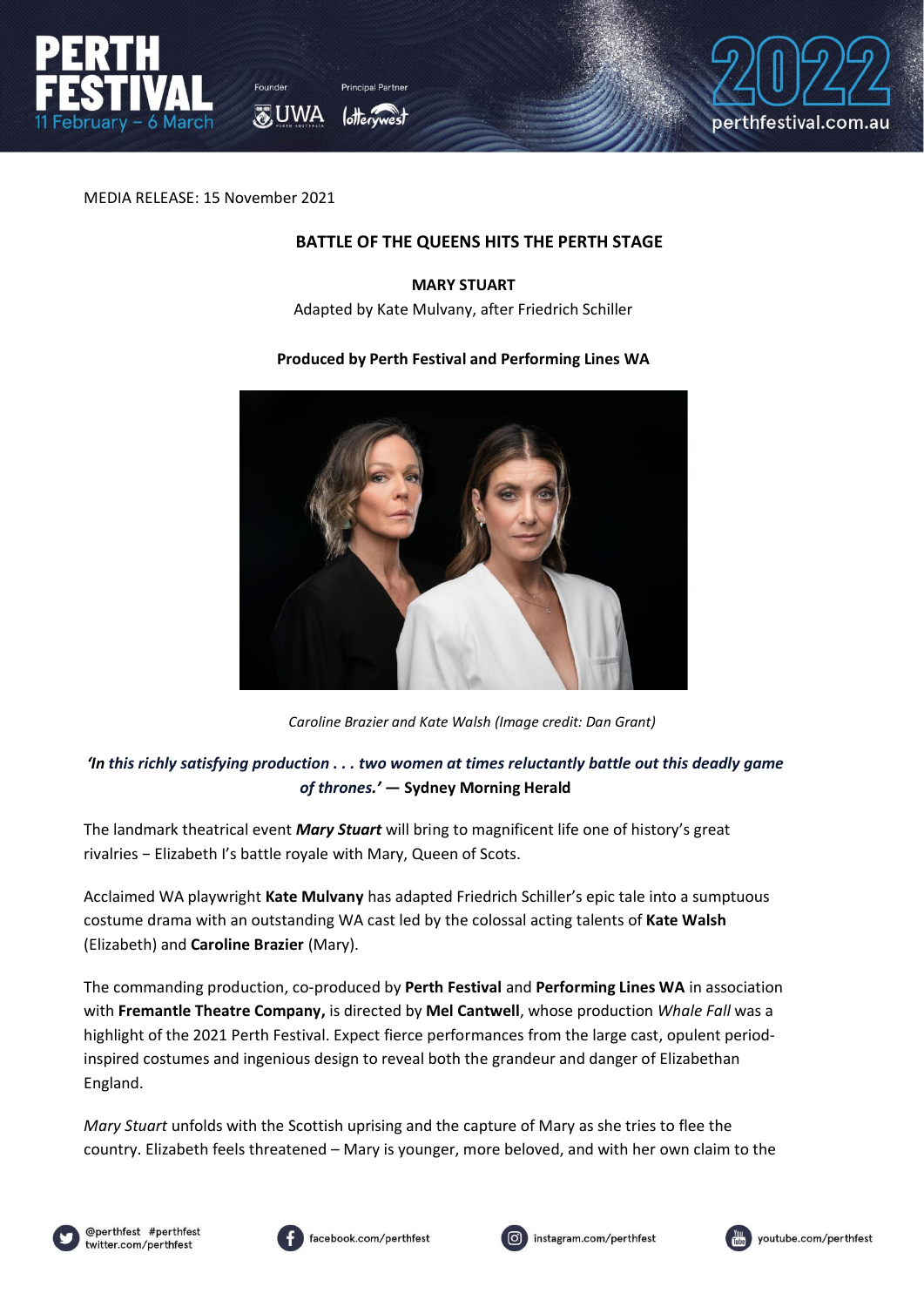throne. Do they have more in common than they realise? The question now is whether Elizabeth will release Mary – or execute her.

あ UWA

With plot twists, witty dialogue and political intrigue, Mary Stuart transcends its 16<sup>th</sup> century origins to become the story of two smart, strong women scheming and struggling to hold on to power, determined to survive in a world dominated by double-crossing men.

Kate Walsh (*The Other Place*, *Grey's Anatomy*) plays Elizabeth, and Caroline Brazier (*Dinner*, ABC's *Rake*) reprises her role as Mary from the 2019 original Sydney Theatre Company production. These are two flawed and fascinating women locked in a monumental feud in which the endgame is to kill or be killed.

Geraldton-born playwright, screenwriter and actor Kate Mulvany showcases her work at home in this 13-show run in the **Heath Ledger Theatre**.

Director Mel Cantwell is thrilled to be bringing the iconic story to life. 'Kate Mulvany's beautiful play is bold, empathic and powerful. Written with fierce wit and intelligence, it achieves that most remarkable of things: bringing history to the stage in a living, breathing contemporary form. *Mary Stuart* is striking in its relevance and resonance with today's world.'

**Perth Festival Artistic Director Iain Grandage** said Mulvany's utterly compelling version of Schiller's male-dominated play focuses on the relationship between the two queens by imagining an in-person meeting between the two. 'It is a beautiful reinvention and distillation of the original play,' he said. 'It is a thrill for the Festival to be able to celebrate three extraordinary women, each with a strong connection to Western Australia, in this centrepiece theatrical tour-de-force.'

This adaptation of *Mary Stuart* was commissioned by the Sydney Theatre Company and was first produced at the Rosyln Packer Theatre in February 2019.

This production is in association with Fremantle Theatre Company.

**WHAT:** Mary Stuart **WHERE:** Heath Ledger Theatre / Yandilup / Northbridge **WHEN:** Thu 10, Fri 11, Sat 12, Tue 15, Wed 16, Thu 17, Fri 18, Sat 19, Tue 22, Wed 23, Thu 24, Fri 25, Sat 26 Feb 7pm. Sun 13 and Sun 20 Feb 6pm. **HOW MUCH:** \$59 - \$99 **BOOKINGS AND FESTIVAL INFO:** <perthfestival.com.au>

**Clic[k here](https://cloud.perthfestival.com.au/index.php/s/QU2VzeOUQfFI6gl) for images. For further information, interviews or images please contact:** 







perthfestival.com.au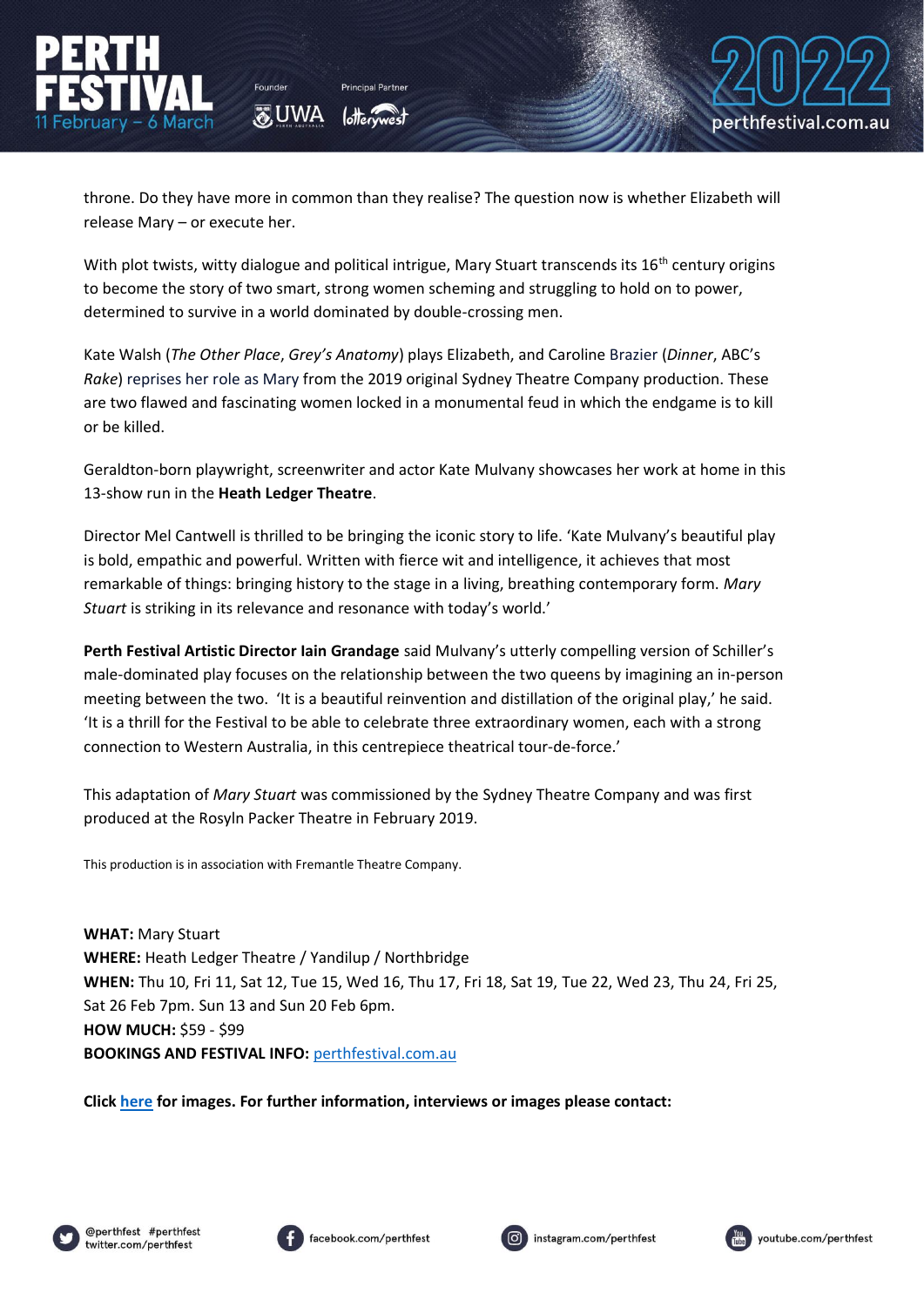

**O**UWA



**Stephen Bevis Lauren Papendorf +61 8 6488 8618 / 0448 927 281 +61 8 6488 2000 / 0414 050 846**

[sbevis@perthfestival.com.au](mailto:sbevis@perthfestival.com.au) [lpapendorf@perthfestival.com.au](mailto:lpapendorf@perthfestival.com.au)

*Perth Festival acknowledges the Noongar people who continue to practise their values, language, beliefs and knowledge on their kwobidak boodjar. They remain the spiritual and cultural birdiyangara of this place and we honour and respect their caretakers and custodians and the vital role Noongar people play for our community and our Festival to flourish.* 

## **ABOUT PERTH FESTIVAL**

Founded in 1953 by The University of Western Australia, Perth Festival is the longest running international arts festival in Australia and Western Australia's premier cultural event. The Festival has developed a worldwide reputation for excellence in its international program, the presentation of new works and the highest quality artistic experiences for its audience. For nearly 70 years, the Festival has welcomed to Perth some of the world's greatest living artists and now connects with hundreds of thousands of people each year. Iain Grandage is the Artistic Director 2020 – 24.

### **PERFORMING LINES**

Performing Lines is a national organisation that produces provocative contemporary performance by Australia's most audacious independent artists.

The company curates a portfolio of work that is propelled by pressing questions and new ways of seeing the world. They champion the unconventional, the marginal, the rebellious and the new. Their purpose is to champion risk and to ensure that the breadth and plurality of Australia's creative potential is represented and celebrated.

Performing Lines is led by Executive Producer Marion Potts and manages teams in Sydney, Perth and Hobart, with a network of producers and presenters around the country and the world.

In Western Australia, Performing Lines WA has a dynamic office of four staff working out of the King Street Arts Centre. The last 12 months has seen the company produce six new works, including four successful seasons at Perth Festival 2021 – *Black Brass*, *Children of the Sea*, *Galup* and *Slow Burn, Together*.

In everything Performing Lines does, they acknowledge that we live on Aboriginal land and constantly learn from the wisdom of First Peoples. Where we are and the history that precedes us informs how Performing Lines works and how they move forward.

# **ARTISTIC CREDITS**

### **Adapted by** Kate Mulvany

**Starring** Kate Walsh, Caroline Brazier, Humphrey Bower, Raj Labade, Kyle Morrison, Igor Sas, George Shevtsov, Dalip Sondhi, Peter Holland, Angelina Curtis









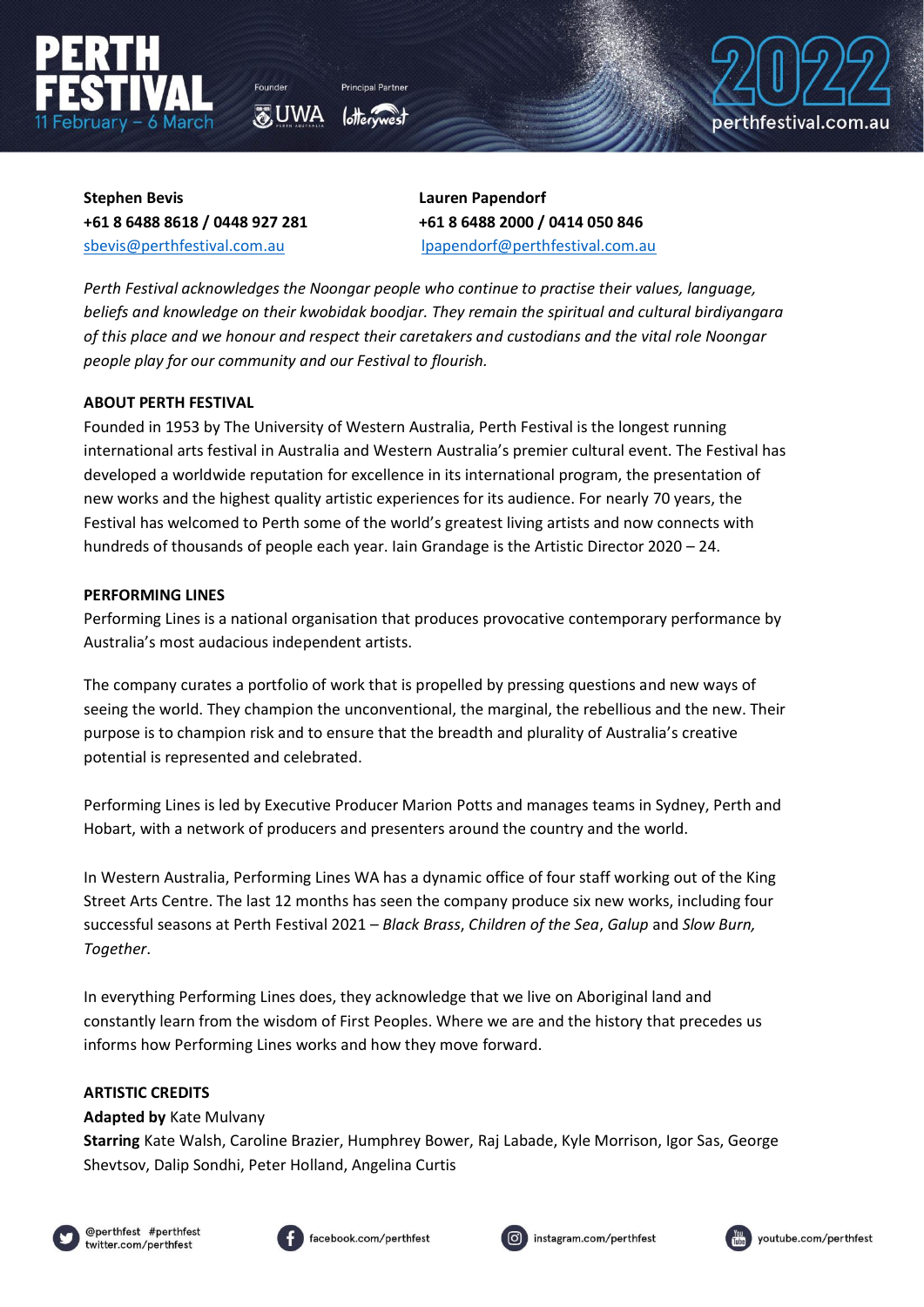



**Director** Mel Cantwell **Designer** Bruce McKinven **Produced by** Performing Lines WA

The Sydney Theatre Co commissioned and produced the premiere production of this adaptation in 2019

## **Original Director** Lee Lewis

**Original Cast** Fayssal Bazzi, Caroline Brazier, Simon Burke, Peter Carroll, Tony Cogin, Andrew McFarlane, Rahel Romahn, Helen Thomson, Matthew Whittet, Darcey Wilson.

## **KATE MULVANY**

Kate Mulvany is an award-winning playwright and screenwriter.

**家UWA** 

Kate's adaptation of Ruth Park's *Playing Beatie Bow* premiered at the STC in 2021. She had two plays premiere in 2019, her adaptation of Friedrich Schiller's *Mary Stuart* (STC) and her original work *The Mares* (Tasmanian Theatre Company) which won the 2020 Tasmanian Theatre Award for Outstanding New Writing. In 2018 Kate premiered her adaptation of Ruth Park's *The Harp in the South* (STC) which won both the Stage AWGIE Award and the Major AWGIE Award, along with the David Williamson Prize. In 2017 Kate's play *The Rasputin Affair (Ensemble Theatre) was nominated for an AWGIE award*. Her adaptation of Craig Silvey's *Jasper Jones premiered at Barking Gecko followed by productions at Belvoir Street, MTC, QT and STCSA.* 

Her autobiographical play *The Seed (Belvoir St Theatre)* won the Sydney Theatre Award for Best Independent Production. Co-written by Kate and Anne-Louise Sarks *Medea* (Belvoir St Theatre) was produced in 2012 and won several awards including an AWGIE and five Sydney Theatre Awards and has been produced in Poland, London and Basel. Other works include; *Masquerade* (based on the book by Kit Williams), *The Danger Age, Blood and Bone, The Web*, *Somewhere* (co-written with Tim Minchin) and *Storytime*, which won Kate the 2004 Philip Parsons Award.

As a screenwriter, Kate has worked on the development of several television series and is developing a TV series based on *The Seed*. She has also written two episodes of the Lingo Pictures/Foxtel series *Upright*. She is currently writing a half-hour script of an anthology series for Gristmill Pty Ltd for the ABC.

Kate is also an award-winning stage and screen actor with credits with many of the major Sydney theatre companies and in many television dramas and films.

# **KATE WALSH**

With over two decades of experience, Kate Walsh remains one of the busiest actresses in the industry. Her most recent live performance was right here in Perth, in the Fremantle Theatre Company production of The Other Place.





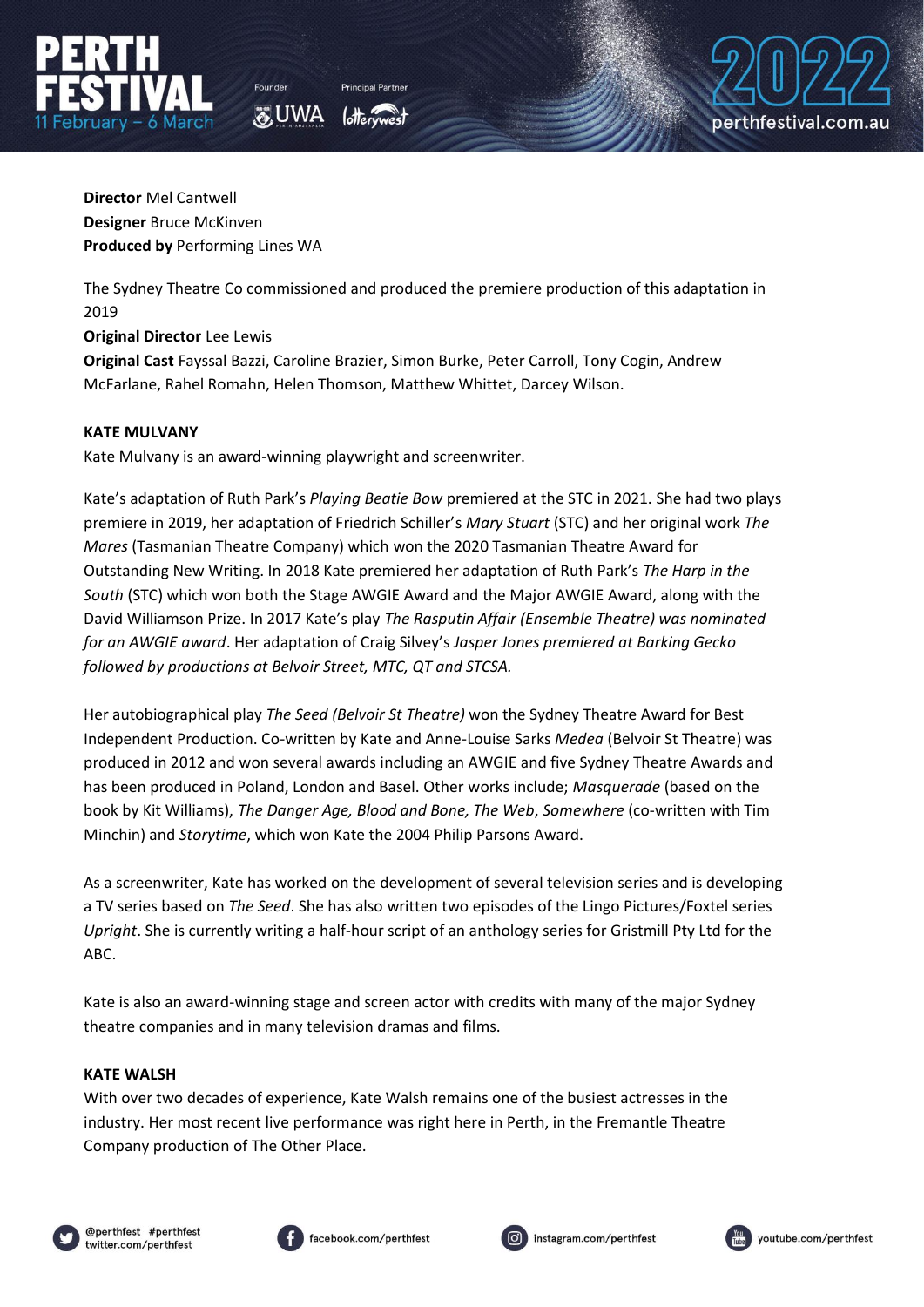Kate is widely known for her starring role as Dr. Addison Montgomery in the ABC dramas *Grey's Anatomy / Private Practice* as well as Netflix's *13 Reasons Why, The Umbrella Academy*, and *Emily In Paris.* Most recently Walsh co-starred with Liam Neeson in the film *Honest Thief*, & Donal Logue in *Sometime Other Than Now.*

O UWA

Kate is a passionate advocate for carbon offsets, as well as ocean and marine life conservation. As a long time partner of Oceana, she seeks to protect the world's oceans and marine life with policymaking, successfully advocating & winning protective legislation for the lower US Eastern Seaboard and Belizean Reef from deep water drilling. Kate has always been a strong voice in the fight for women's rights, serving as a member of Planned Parenthood's Board of Advocates for over 10 years as well as being an ambassador for Operation Smile.

Walsh created and founded the award-winning fragrance, Boyfriend Perfume, and continues to grow and expand the company.

## **CAROLINE BRAZIER**

Caroline is one of Australia's most accomplished actors working extensively across film, television and theatre since graduating from the National Institute of Dramatic Art (NIDA).

Caroline is most recognisable for her roles portraying Wendy Greene, the long suffering ex-wife to Richard Roxburgh's Cleaver on ABC's *Rake,* to the quirky Chrissy Merchant on the Seven Network's *Packed to the Rafters*, or the wonderful Shanti on Network Ten's *Offspring.* Caroline's lead roles extend across a wide range of high profiled television series including *Water Rats, City Homicide, Legend of the Seeker, Parallax, Wild Boys, Terra Nova, Miss Fishers Murder Mysteries, Dripping in Chocolate, Deep Water, Tidelands, Home & Away, Reef Break, Diary of an Uber Driver* and most recently ABC's *Wakefield*.

Caroline's theatre work is equally high profiled, including the lead role of Paige in the Sydney Theatre Company's smash hit production of *Dinner*, along with lead roles in *Merchant of Venice, Julius Caesar* and *Anthony and Cleopatra* - all for Bell Shakespeare company, *Ray's Tempest, Enlightenment* and *Jumpy* for

Melbourne Theatre Company, *Don's Party* for Sydney Theatre Company, *Gasp!* For Queensland Theatre Company/Black Swan Theatre Company, *Europe* for La Mama Theatre, *The Incredible Here and Now* for the National Theatre of Parramatta and *The Literati* for Griffin Theatre Company.

Caroline's recent theatre work is Sydney Theatre Company's hit production *Death of an Anarchist* in the role of Superintendent, and most recently Sydney Theatre Company's critically acclaimed production, *Mary Stuart* as Mary Stuart.







perthfestival.com.au